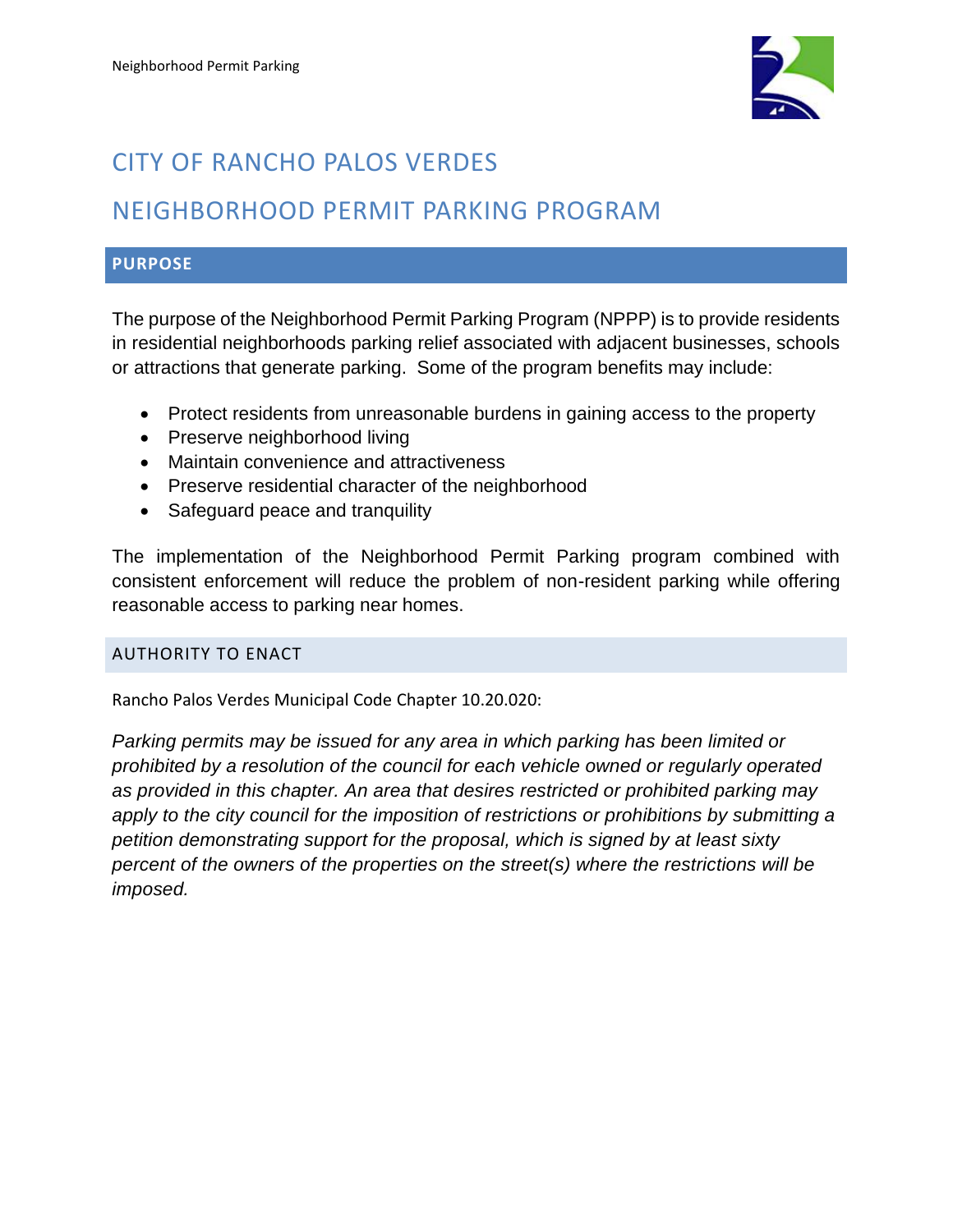

#### **PROGRAM CRITERIA**

#### PARTICIPATION

■ A neighborhood may apply for permit parking with a minimum 60% approval by owners of the properties on the street(s) where the restrictions will be imposed, using the form below. Residents Permit Parking Petition:

<http://www.rpvca.gov/DocumentCenter/View/2295/Permit-Parking-Petition-PDF>

■ Submit the Signed Petition Forms by email to: [publicworks@rpvca.gov](mailto:publicworks@rpvca.gov) or to City Hall at:

30940 Hawthorne Boulevard Rancho Palos Verdes, CA 90275 Phone: 310-544-5252 Fax: 310-544-5292

- Hours: Monday through Thursday 7:30 a.m. to 5:30 p.m. (Closed Noon to 1 p.m.) Friday - 7:30 a.m. to 4:30 p.m. (Closed Noon to 1 p.m.) Saturday and Sunday - Closed
- After Staff receives and verifies the Petition (Match addresses with names and owners), Staff will conduct a field survey to determine if the parking permit program is appropriate for the area. This includes taking inventory of available spaces at different times. The City may also perform a Parking Study, which includes, but is not limited to: reviewing parking space inventory, hours of availability, possible restrictions, layout of spaces, and determining demand.
- If the Neighborhood Parking Permit Program Application is deemed appropriate, the item will be scheduled as an agenda item for the Traffic Safety Committee Meeting (per previous protocol). Any field survey, Parking Study, and all public comments will be presented. The Committee reviews the item and, if agreed upon, can recommend a Neighborhood Permit Parking Program to the City Council for consideration.

\*\* For neighborhoods in the *Coastal Zone* - all land seaward of Palos Verdes Drive South and Palos Verdes Drive West, - a Coastal Development Permit (CDP), will be required. See link below: <https://www.rpvca.gov/DocumentCenter/View/17072/Coastal-Permit>

- (For neighborhoods in the Coastal Zone, an application for a Coastal Development Permit is made to the City's Community Development Department)
- If the Traffic Safety Committee recommends the application to move forward, and a Coast Development Permit is approved, the item is presented to City Council for consideration.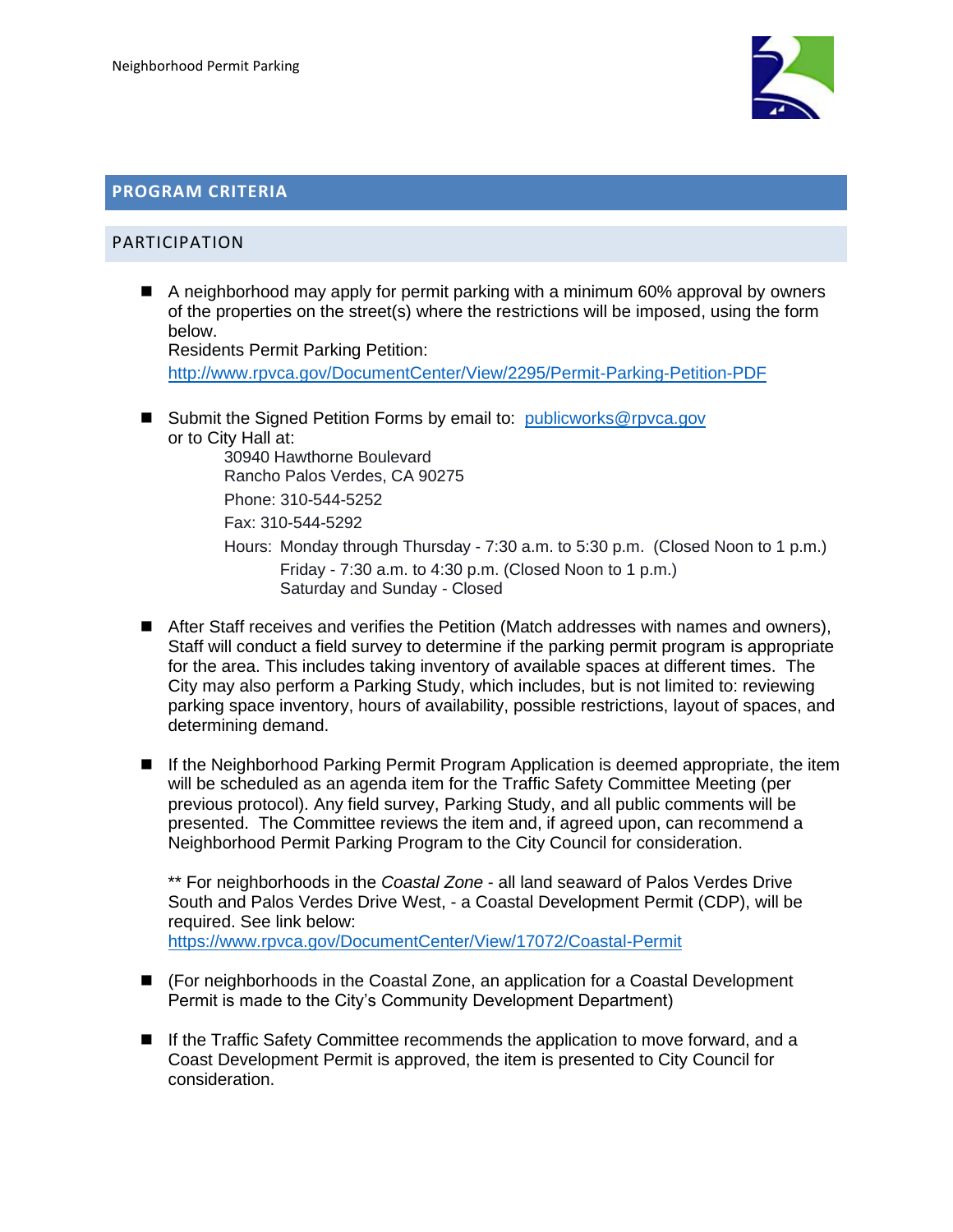

■ If approved, the City Council will adopt a Resolution to Establish Parking Permit on Various Streets in the Neighborhood.

#### **For applications in the** *Coastal Zone,* **the City's decision is appealable (by any member of the public) to the Coastal Commission.**

■ If there are no appeals filed after City Council approval, the Public Works Department is authorized by the Ordinance to erect signs prohibiting parking except by permit only.

#### **PERMIT APPLICATION**

#### **PERMITS**

Upon adoption by City Council, permits will be issued and managed by the Public Works Department. Each household is eligible to obtain parking permits for each registered vehicle (up to 3 vehicles) and re-usable guest passes. Service Vehicles that are clearly marked are exempt from the permit requirements.

#### APPLICATIONS

Applications are available to the public at City Hall and the City's website.

For Homeowners, please us the application: <http://www.rpvca.gov/DocumentCenter/View/17074/Parking-Application---Owner>

For Tenants, please us the application: <http://www.rpvca.gov/DocumentCenter/View/17075/GuestTenant-Parking-App>

After completion of the application, an applicant email (to: [publicworks@rpvca.gov\)](mailto:publicworks@rpvca.gov), mail, or submit the application in-person with all required documents to the Public Works Department.

The required documents for a permit include:

Current vehicle registration and proof of residency by submitting one of the following documents: utility bill, telephone bill, cable bill or current auto insurance.